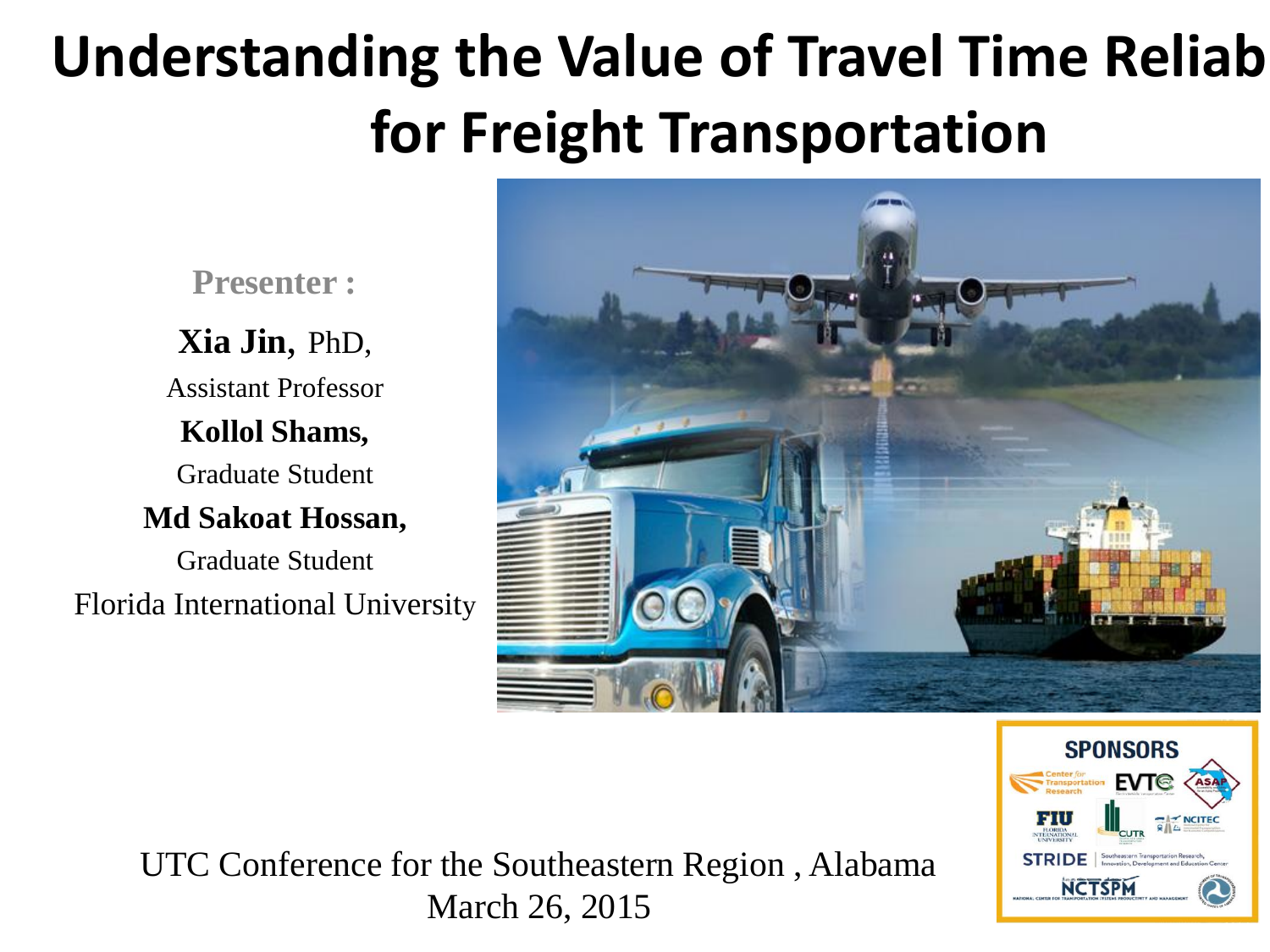# **Outline**

- Background
- Purpose
- Objectives
- Challenges
- Tasks :
	- Task 1 : Literature Review
	- Task 2 : Stated Preference Survey Design
	- Others ……..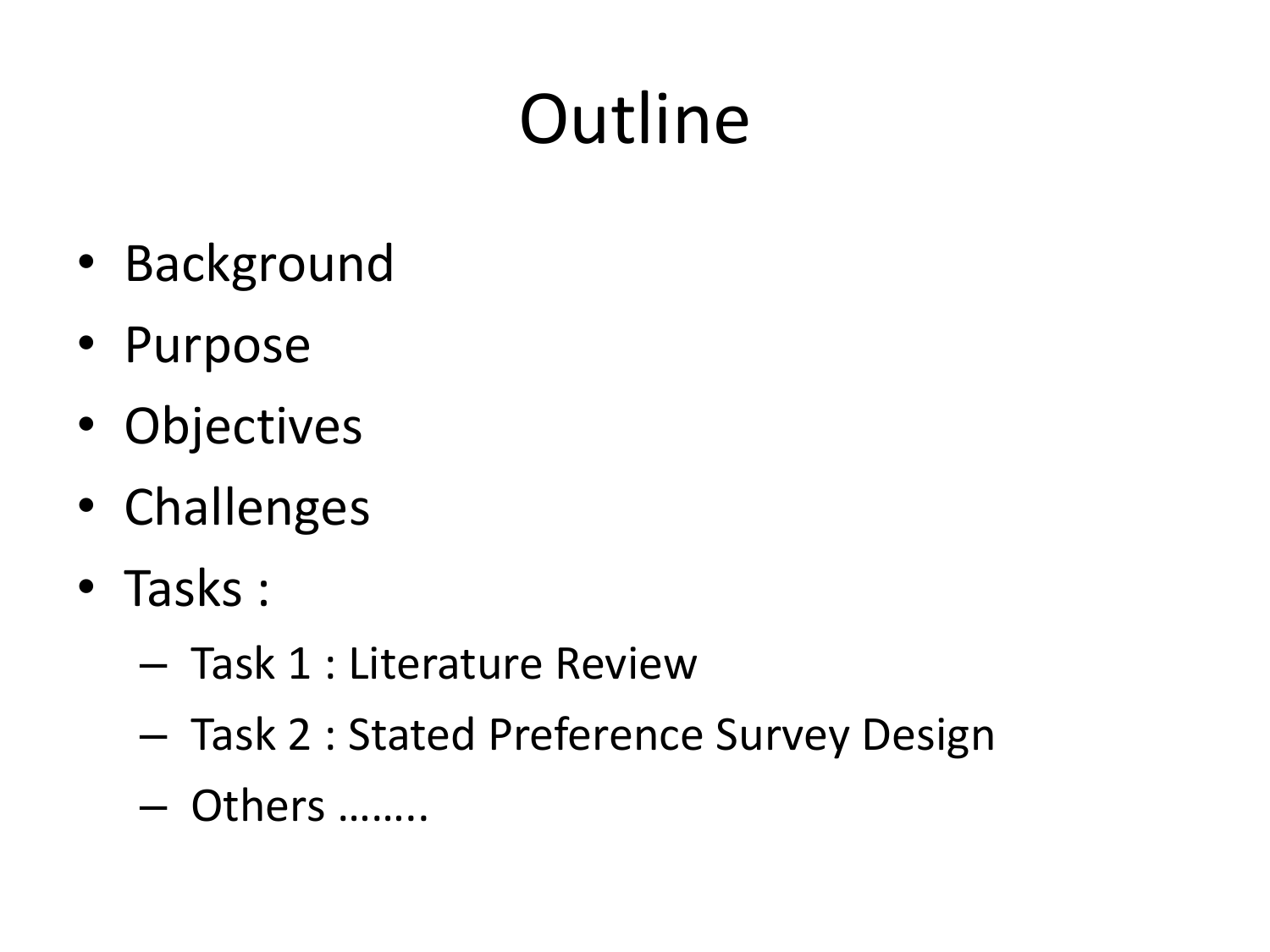#### Background

Growing demand for freight transportation

Better understanding of freight behavior

Increasing role of reliability in freight transportation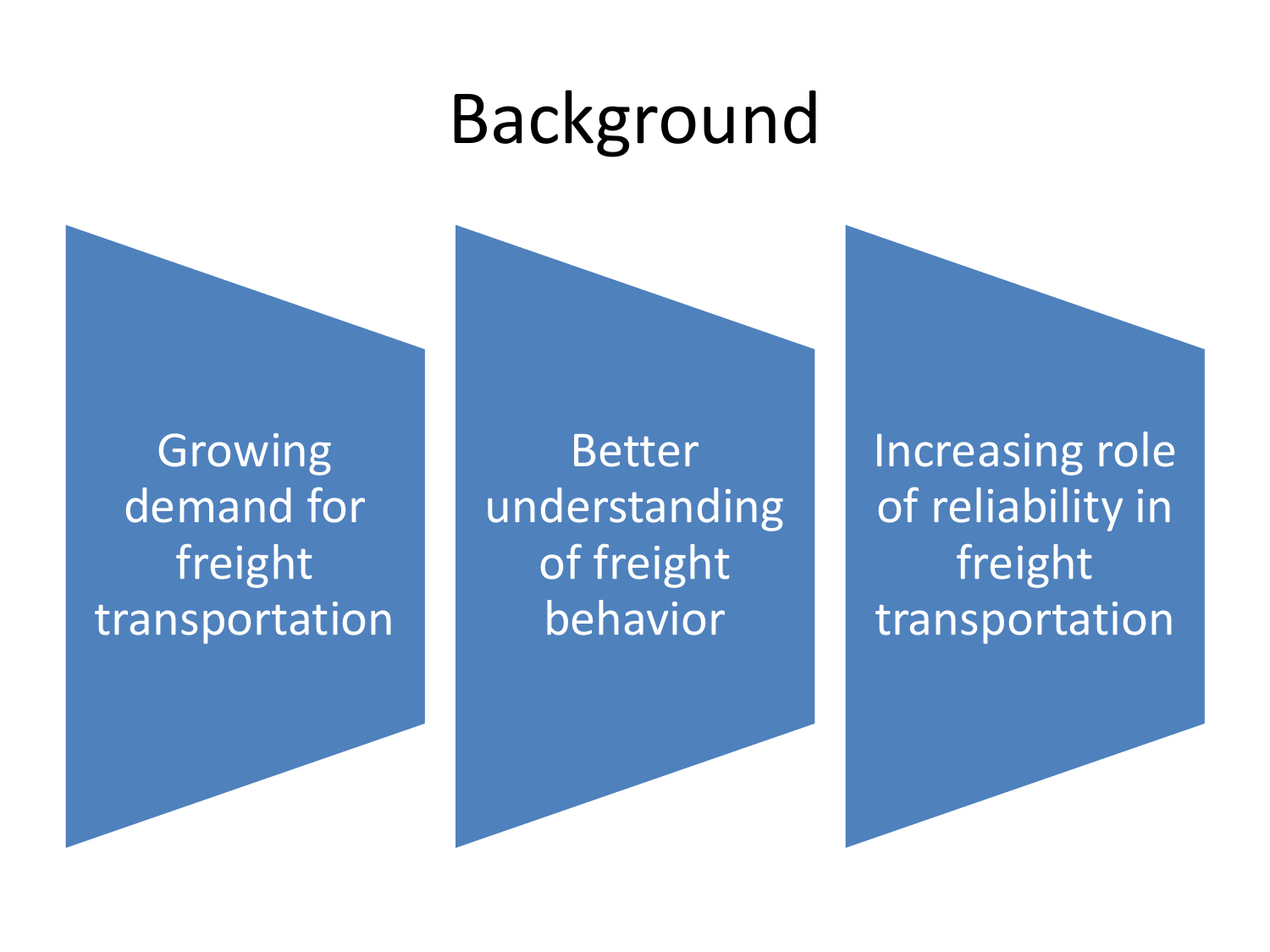#### Purpose

- Research in understanding the behavior paradigms in the freight industry has lagged behind.
- Only a handful of studies from other countries investigated Value of Reliability (VOR) for freight users.
- This study aims to fill the knowledge gap in understanding how the freight community value travel time reliability in their transportation decisions.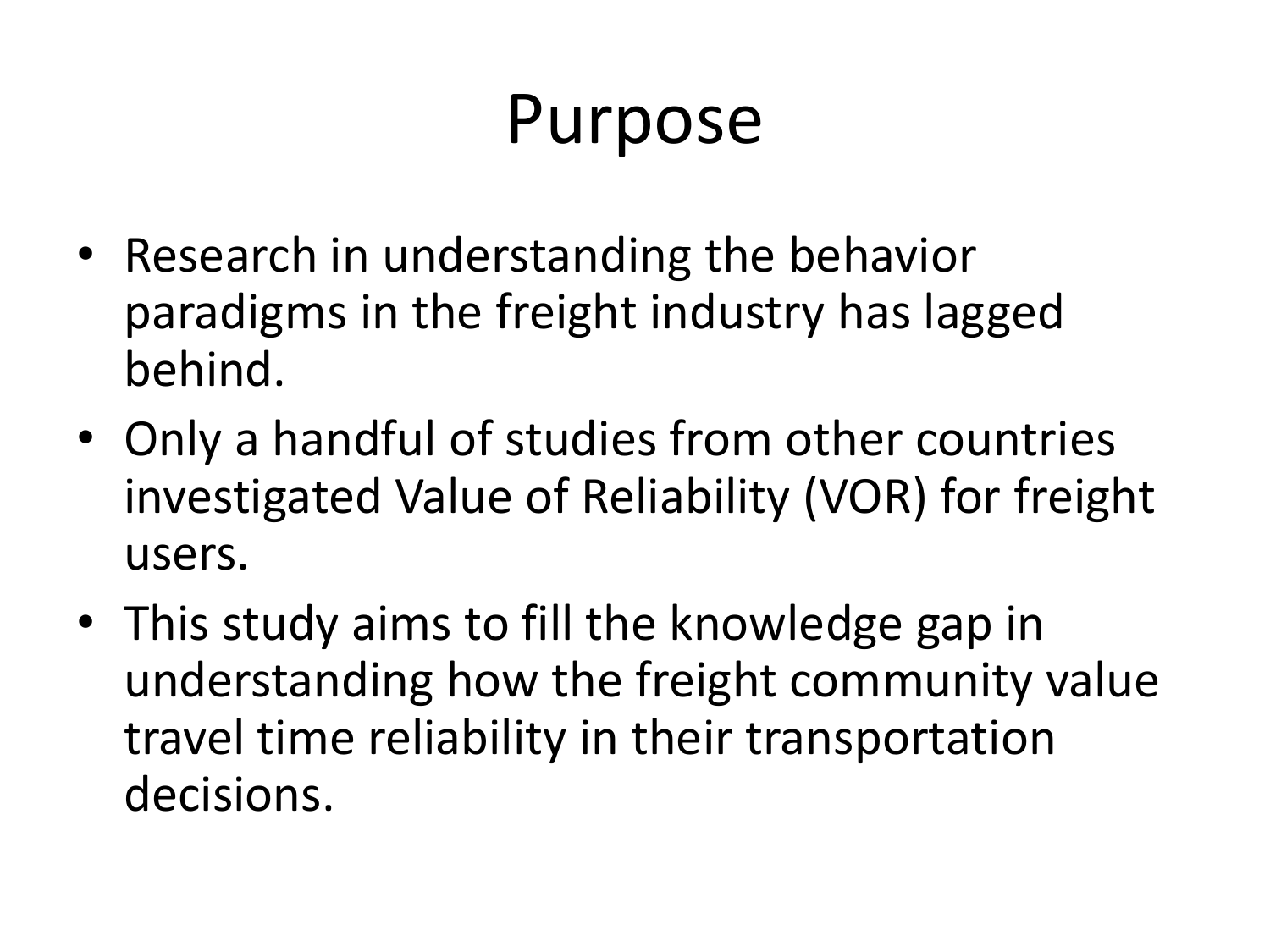#### Purpose

- Support strategic, proactive and responsive investment decisions that reflect the needs of freight stakeholders, which requires
	- better understandingof how the users (shippers and carriers) respond to system changes in productivity, reliability and capacity, and
	- advanced methods and tools in evaluating the effectiveness of alternative freight management and operational strategies.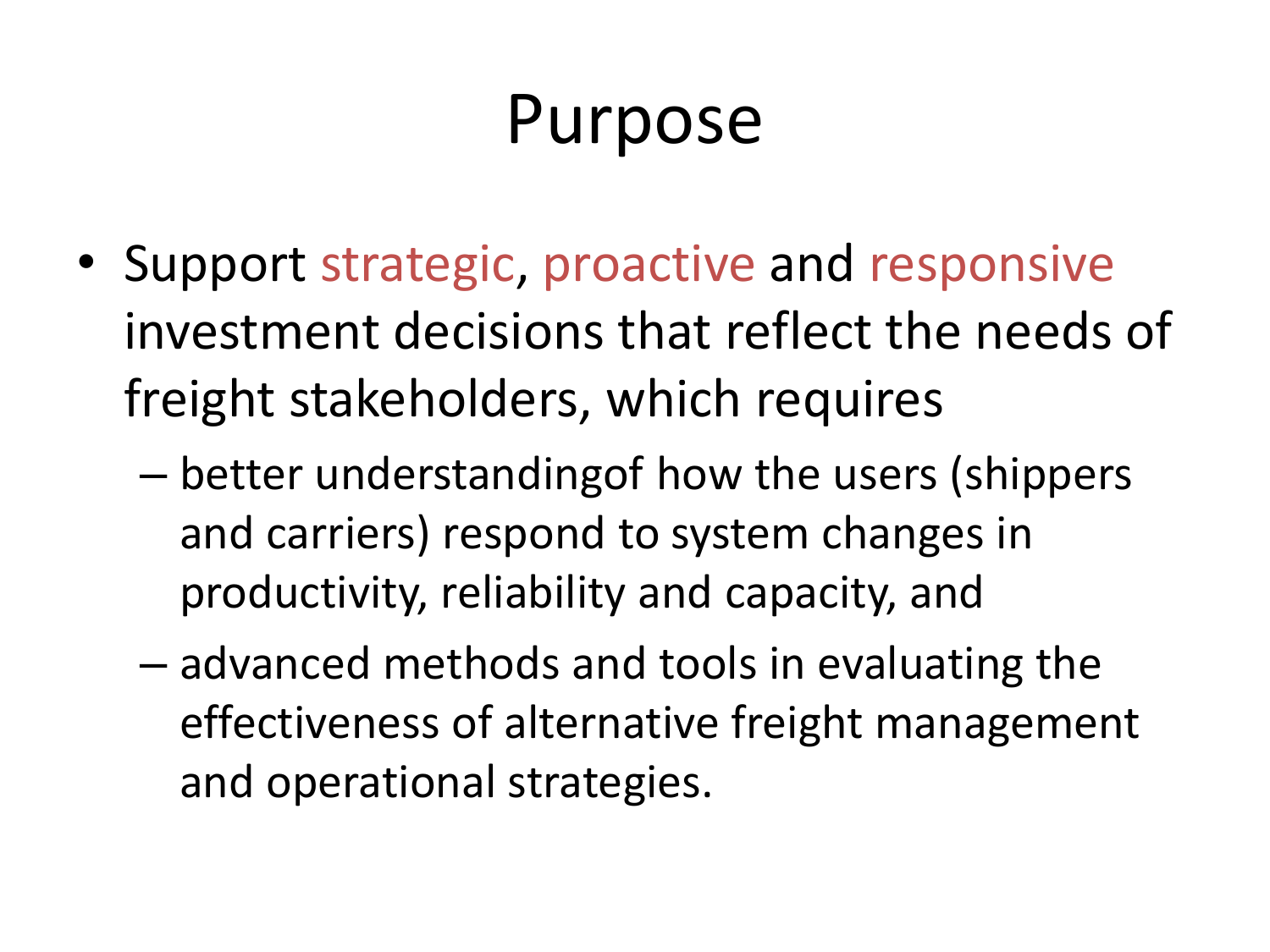# Objectives

- Synthesize existing studies on VOR and identify knowledge and data gap;
- Conduct stated preference survey among freight system users to understand their transportation choice decision-making;
- Develop econometric models to estimate VOR by stratification, such as, commodity type, shipping distance, and shipment type, etc.
- Recommend a framework in incorporating VOR in freight analysis and project evaluation.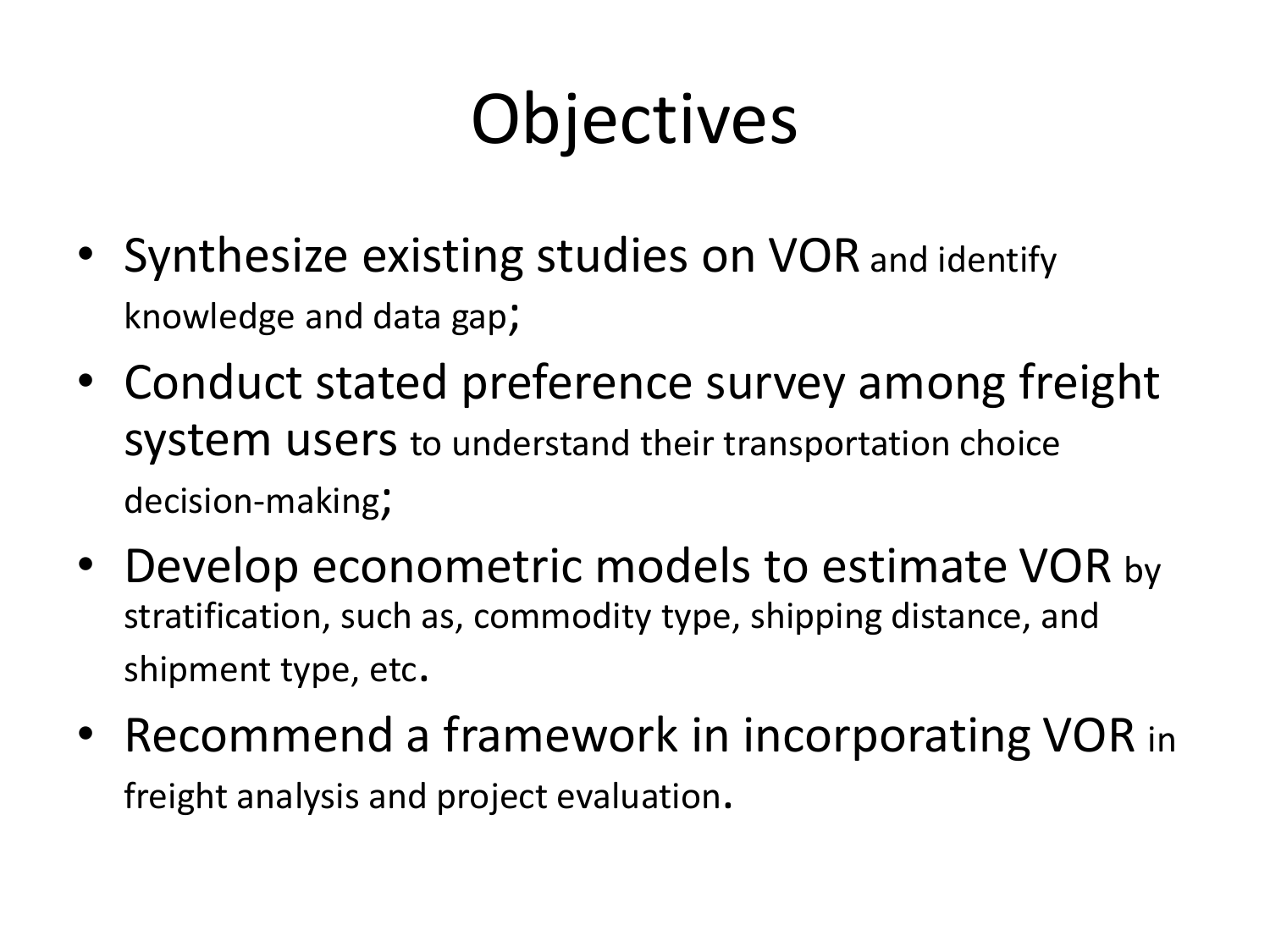## Challenges

- Insufficient knowledge in freight transportation and supply chain management, and lack of mechanism to incorporate the knowledge into the freight planning process;
- Lack of data in supporting research and modeling efforts as freight movement data tend to be proprietary in nature, aggregate in geographic scale, and difficult to collect from private sectors; and
- Lack of guidance in freight sector survey design in constructing realistic alternative scenarios and questionnaire for the respondents.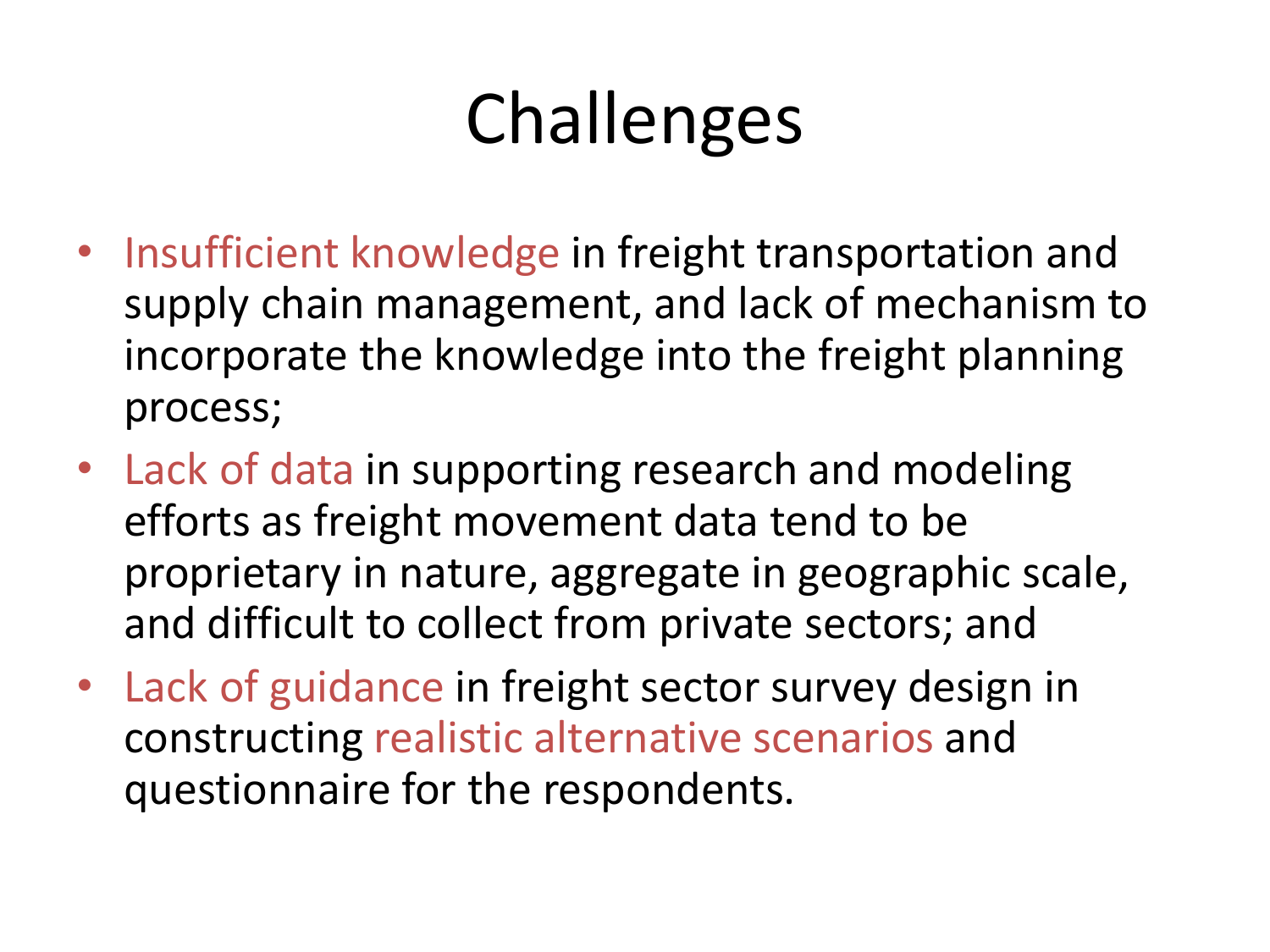## Project Tasks

- **Task 1:** Literature Review
- **Task 2:** Stated Preference Survey Design
- **Task 3:** Technical Advisory Committee (TAC) Establishment
- **Task 4:** Survey Implementation
- **Task 5:** Data Processing and Model Development
- **Task 6:** Framework Recommendation
- **Task 7:** Final Report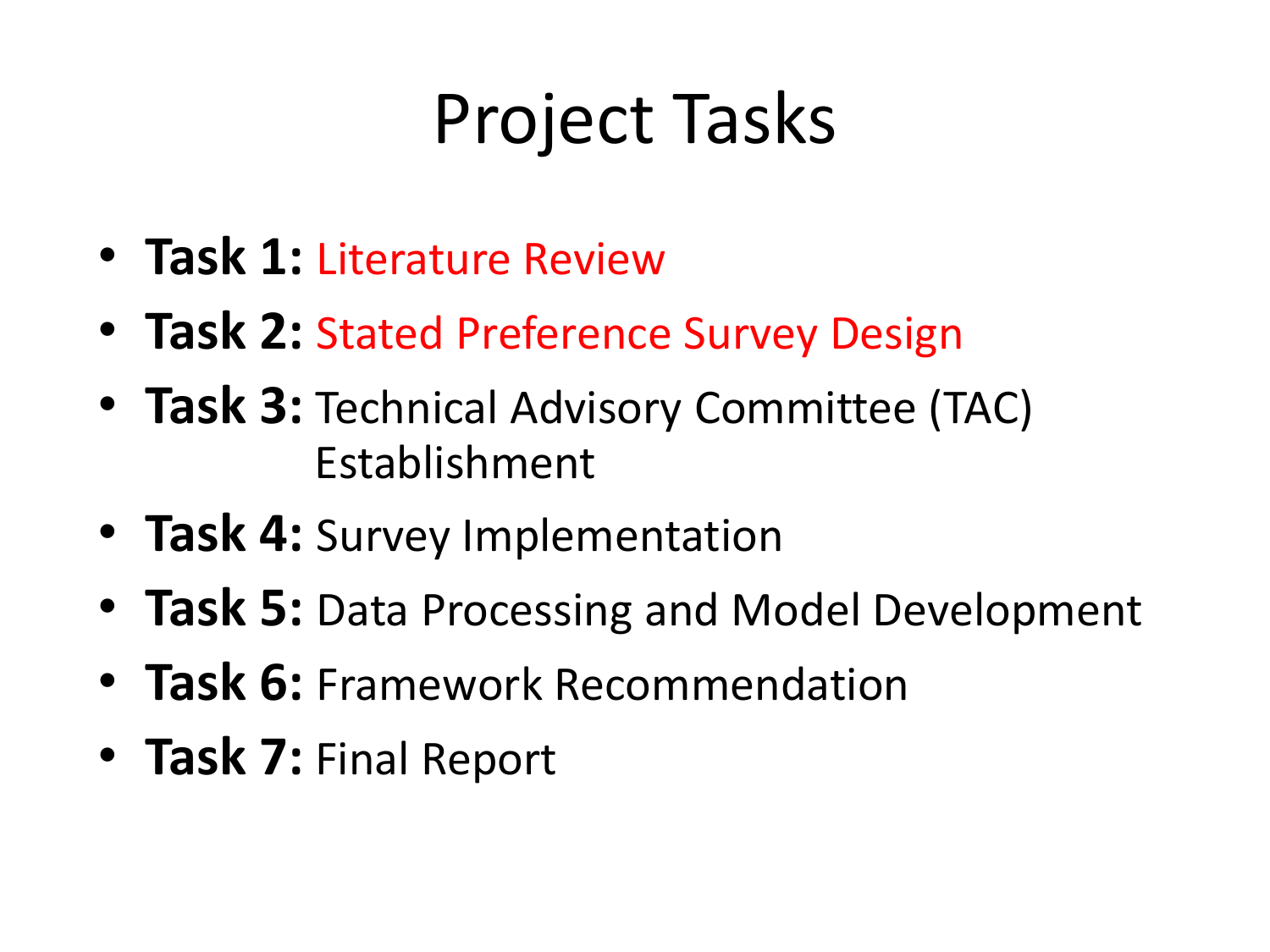## Project Tasks

- Task 1 : Literature Review
	- A wealth of knowledge in VOR for passenger travel
	- Not limited to only stated preference reliability papers
	- Few studies in the freight industry from other countries
	- SHRP2 reliability projects
	- Nos. of Paper : 83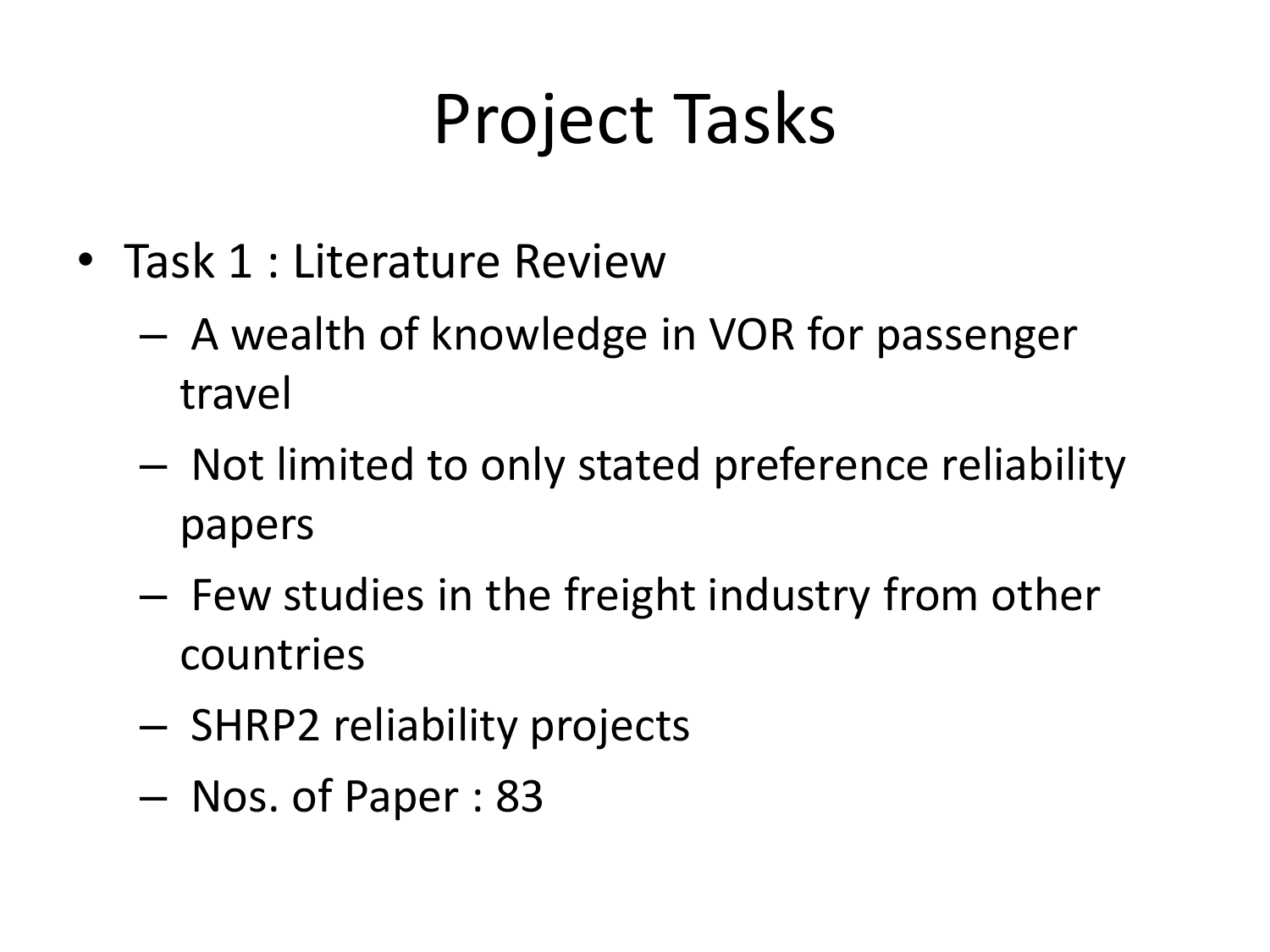## Project Tasks 1: Literature Review

- Major findings
	- Reliability Measures :
		- Standard variation of Travel time
		- Probability of success or failure against a pre-established threshold value
	- Methods to Estimate the VOR for Freight :
		- Stated Preference ( Shippers vs Carriers)
		- Inventory based (tied to inventory management decisions)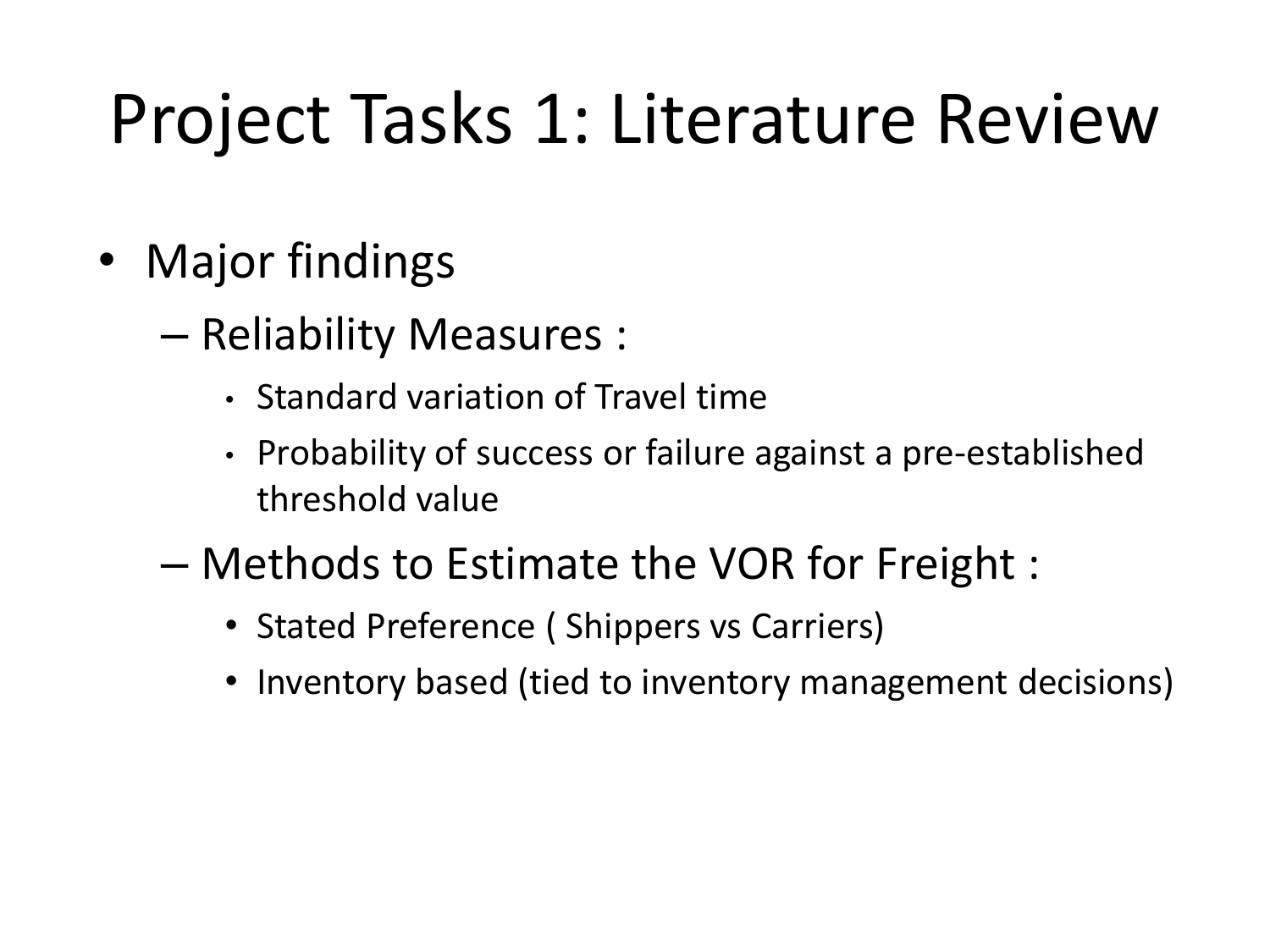## Project Tasks 1: Literature Review

- Major findings
	- Market Segmentation :
		- Previous studies focused mostly on mode choice or route choice
		- Common categories :
			- Commodity Type (time sensitivity, amount, values)
			- Shipment characteristics (such as type, weight, distance)
			- Firm's Characteristics (size, transport ownership, inventory management)
			- Miscellaneous (time of day, congestion vs non-congestion, regional differences)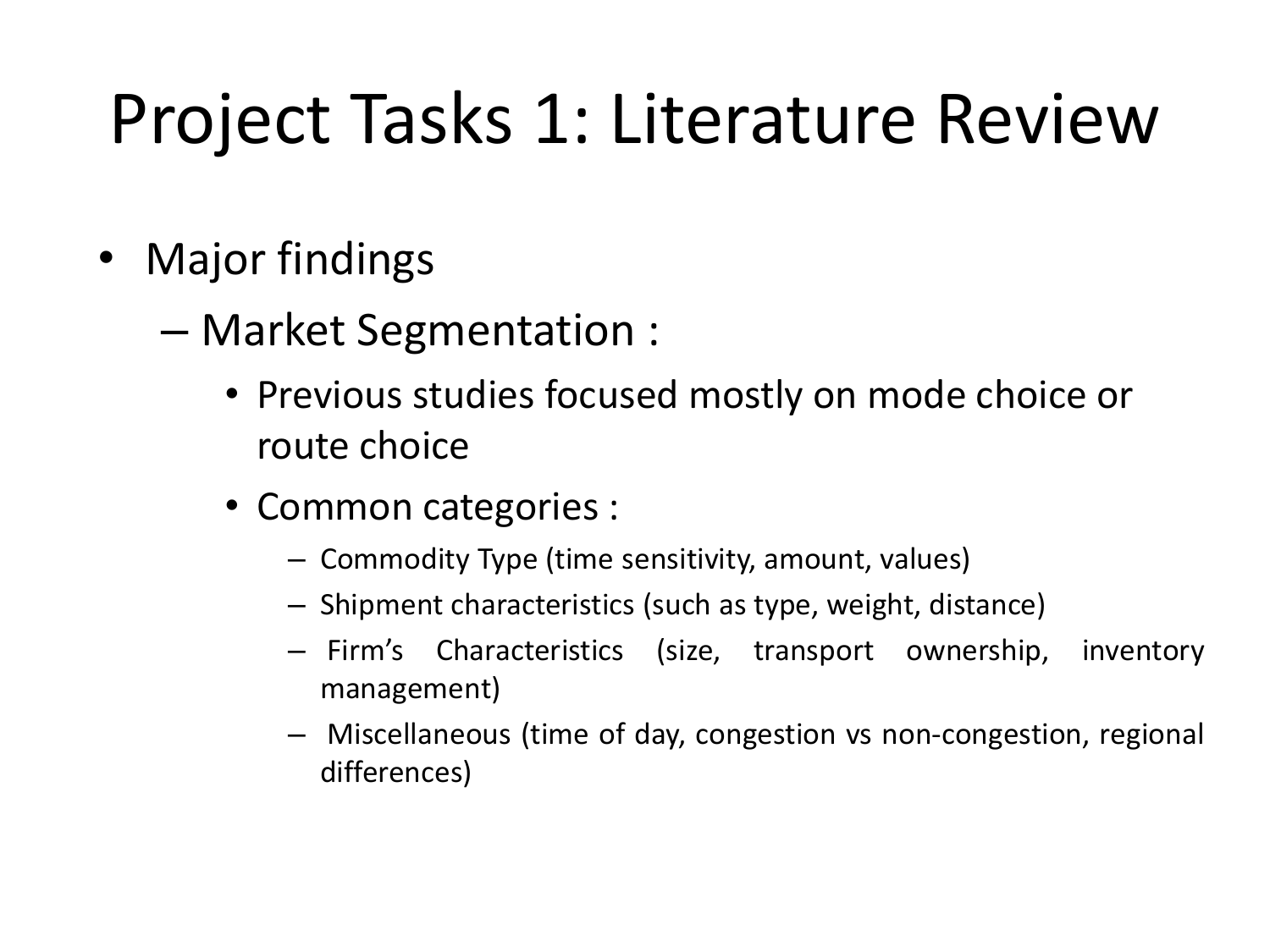## Project Tasks 1: Literature Review

- **Major findings** 
	- Survey Design :
		- Previous studies mostly used Orthogonal experiment
		- Very few studies used Others experiment, such as

Optimal- efficiency, or Adaptive Stated Preference

- Trade-off among statistical efficiency, complexity, monetary budget and quality of responses
- Model Specification & Development :
	- Most commonly used attributes : Travel cost, Travel time, Reliability, Loss and/or damage, and Service Frequency & **Flexibility**
	- Mixed Logit, MNL (with bootstrapping to account for the IIA violation)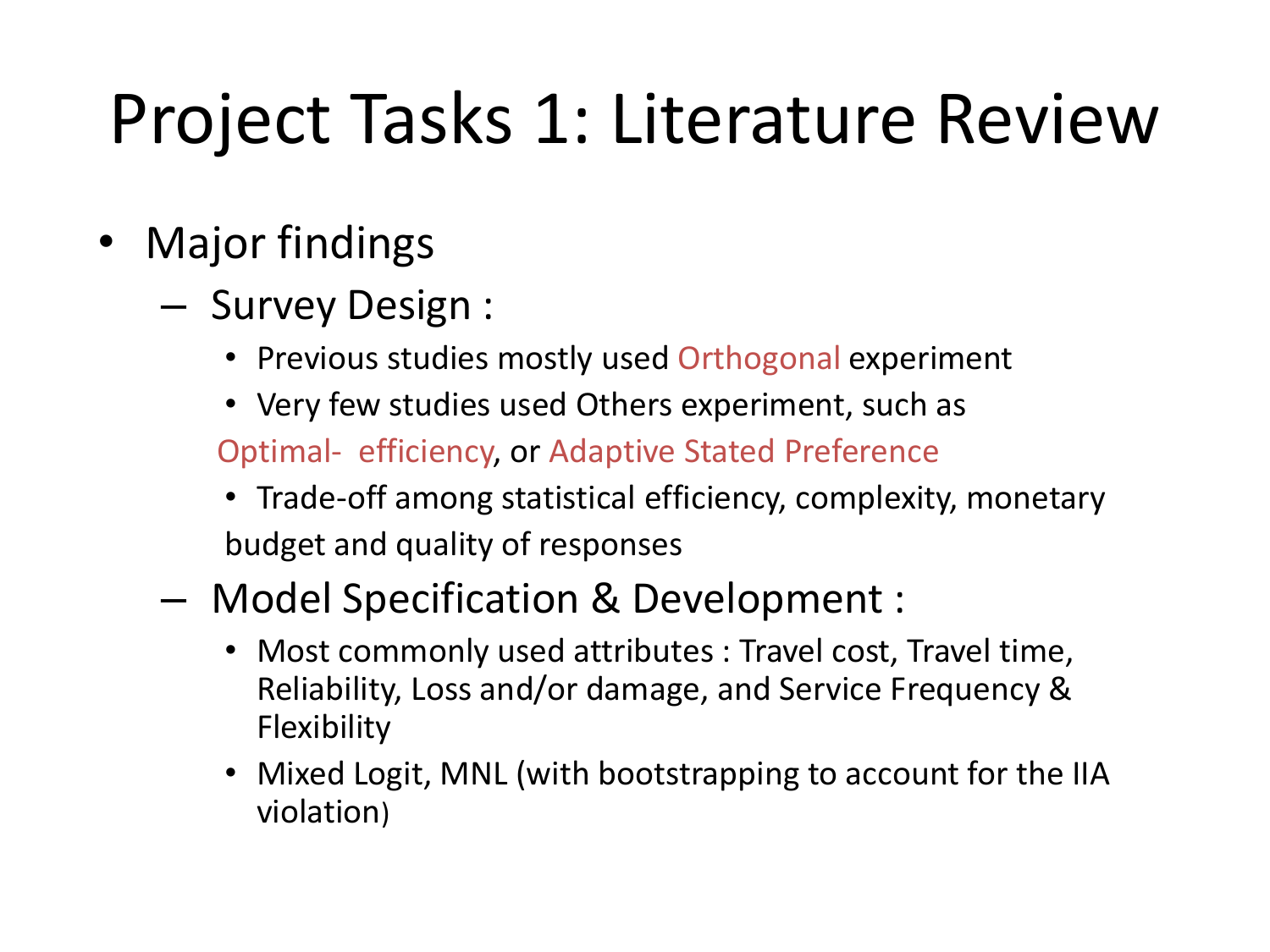# Project Tasks 2 : SP Survey Design

- Market Segmentation
- Sample Design
- Recruitment Instrument Design
- SP Choice Experimental Design

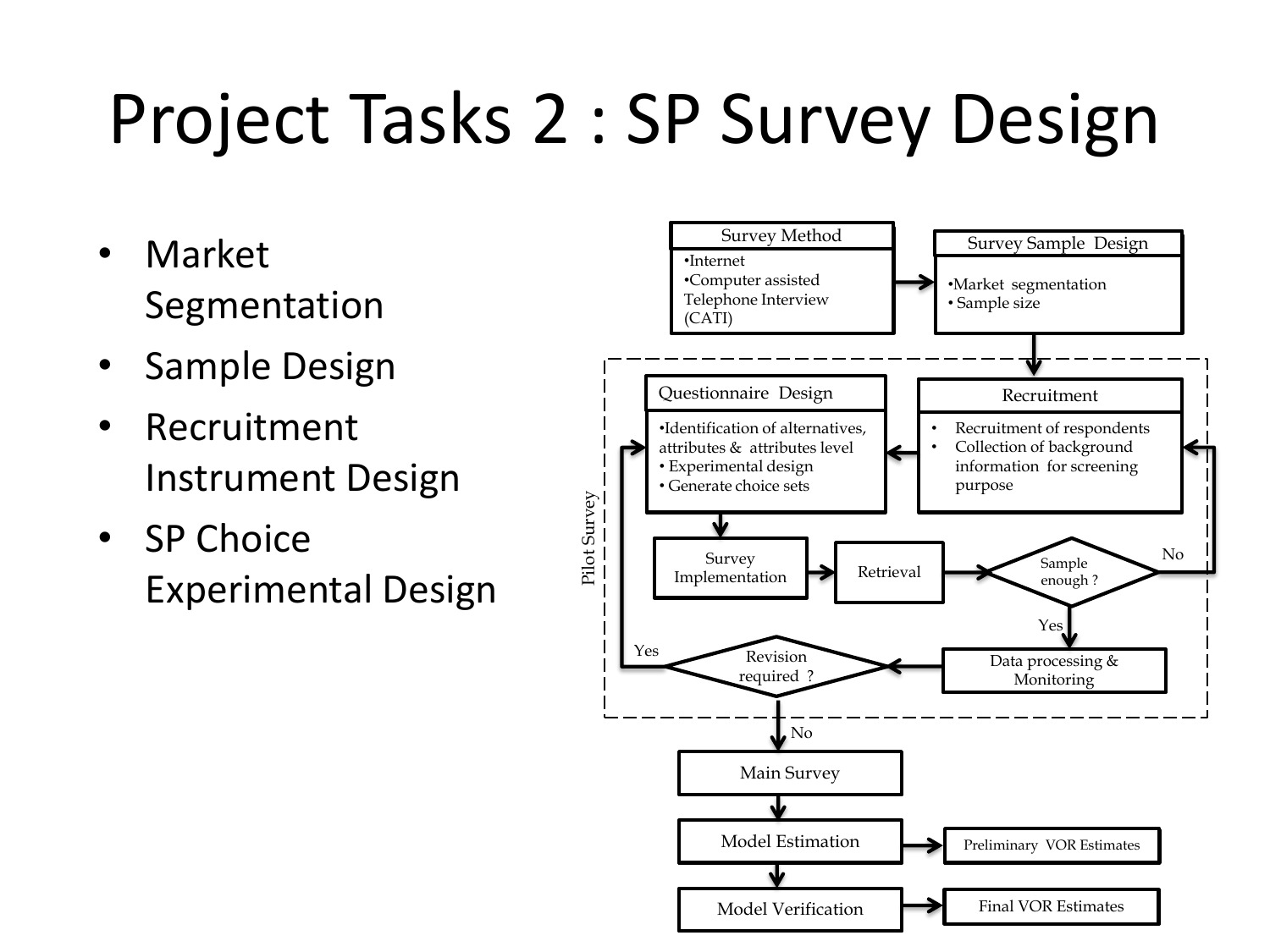# Project Tasks 2 : SP Survey Design

- Market Segmentation
	- Commodity Type for shippers: Perishable Commodity, Time Sensitivity
	- Shipping Distance for carriers: <50 , 50-300 , and 300+ miles.
	- Shipment Type: Containerized or Non-Containerized
	- Mode: Truck (Light, Medium, and Heavy), Rail, Waterways and Air
- Sample Design & Data Collection
	- Stratification-based random sampling strategy
	- Database from Local Chamber & TranSearch
- Recruitment Instrument Design
	- Information describing the firm
	- Characteristics of a typical shipment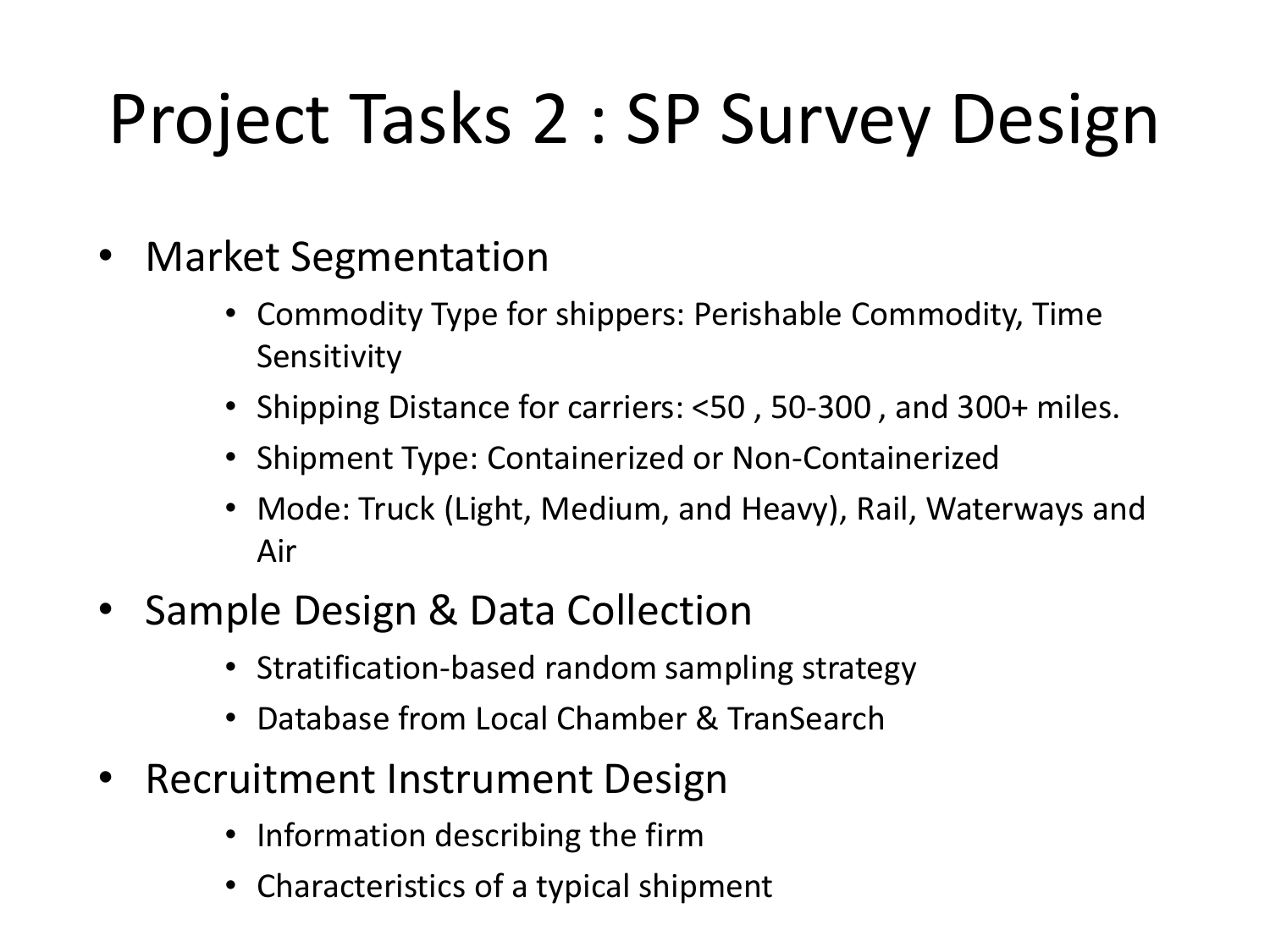## Project Tasks 2 : SP Survey Design

• SP Choice Experimental Design

| <b>Experiment</b>  <br><b>Type</b> | <b>Alternatives</b><br><b>Type</b>              | Nos. of<br><b>Attributes</b> | <b>Attributes (Level)</b>                                                                                                               | <b>Experimental</b><br><b>Design</b> | Road       | Rail       | <b>Air</b> | <b>Waterways</b> |
|------------------------------------|-------------------------------------------------|------------------------------|-----------------------------------------------------------------------------------------------------------------------------------------|--------------------------------------|------------|------------|------------|------------------|
| C <sub>1</sub>                     | Within                                          | $\overline{3}$               | Travel time (5), Cost (5),<br>Reliability (5)                                                                                           | Orthogonal                           | $\sqrt{ }$ |            | $\sqrt{ }$ | $\sqrt{ }$       |
| C <sub>2</sub>                     | Within                                          | $\overline{4}$               | Travel time (5), Cost (5),<br>Reliability (5), Departure<br>time $(2)$                                                                  | Orthogonal                           | $\sqrt{ }$ |            |            |                  |
| C <sub>3</sub>                     | Between<br><b>Modes</b><br>(Road & Rail)        | 5                            | Travel time (5), Cost (5),<br>Reliability (5), Service<br>Flexibility (2), Probability<br>of Property Damage (2)                        | Manual<br>(Bradley)                  | $\sqrt{ }$ | $\sqrt{ }$ |            |                  |
| C <sub>4</sub>                     | <b>Between</b><br><b>Modes</b><br>(Road & Rail) | 6                            | Travel time (5), Cost (5),<br>Reliability (5), Service<br>Flexibility (2), Probability<br>of Property Damage (2),<br>Departure time (2) | Orthogonal                           | $\sqrt{ }$ | $\sqrt{ }$ |            |                  |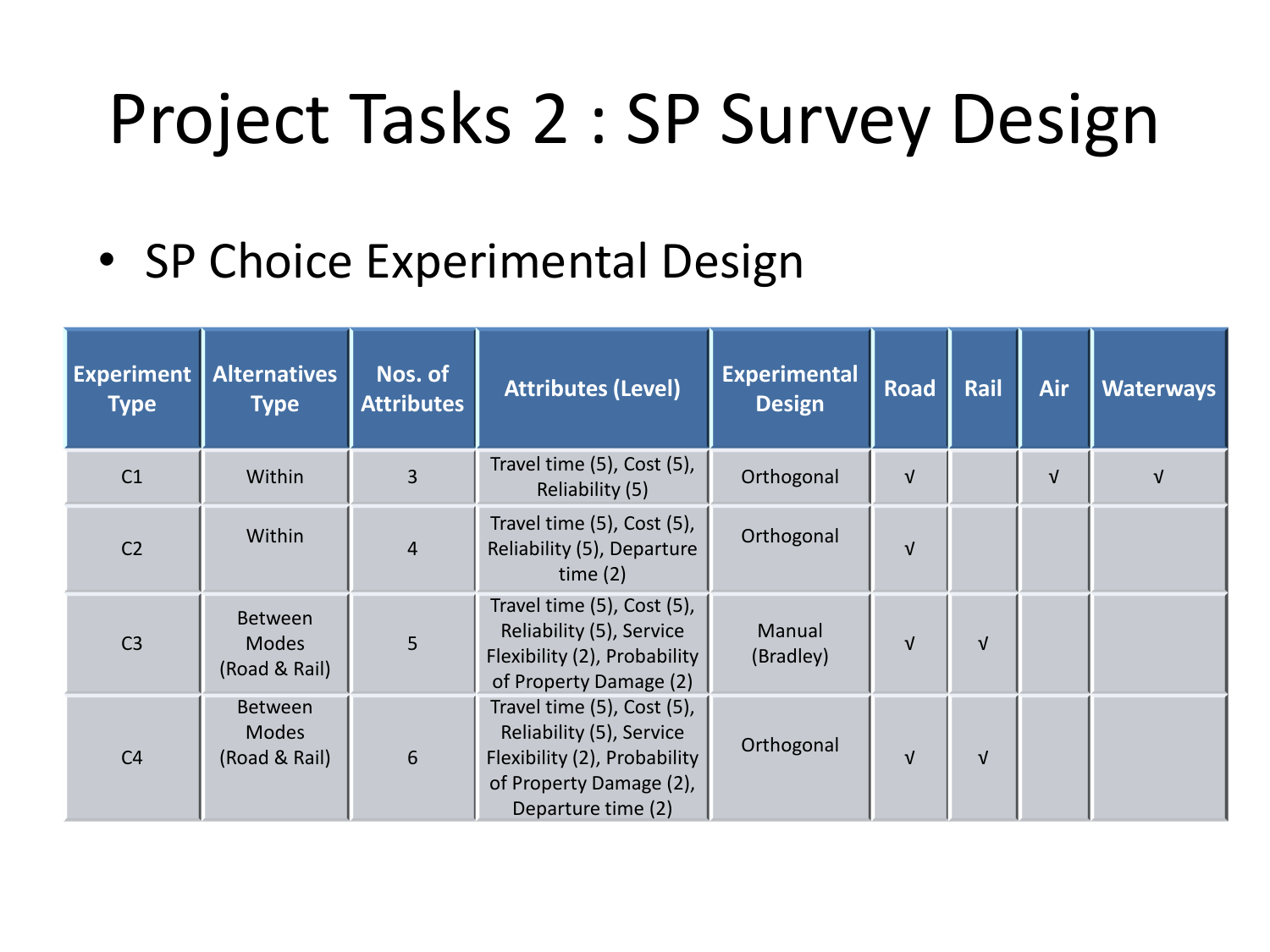